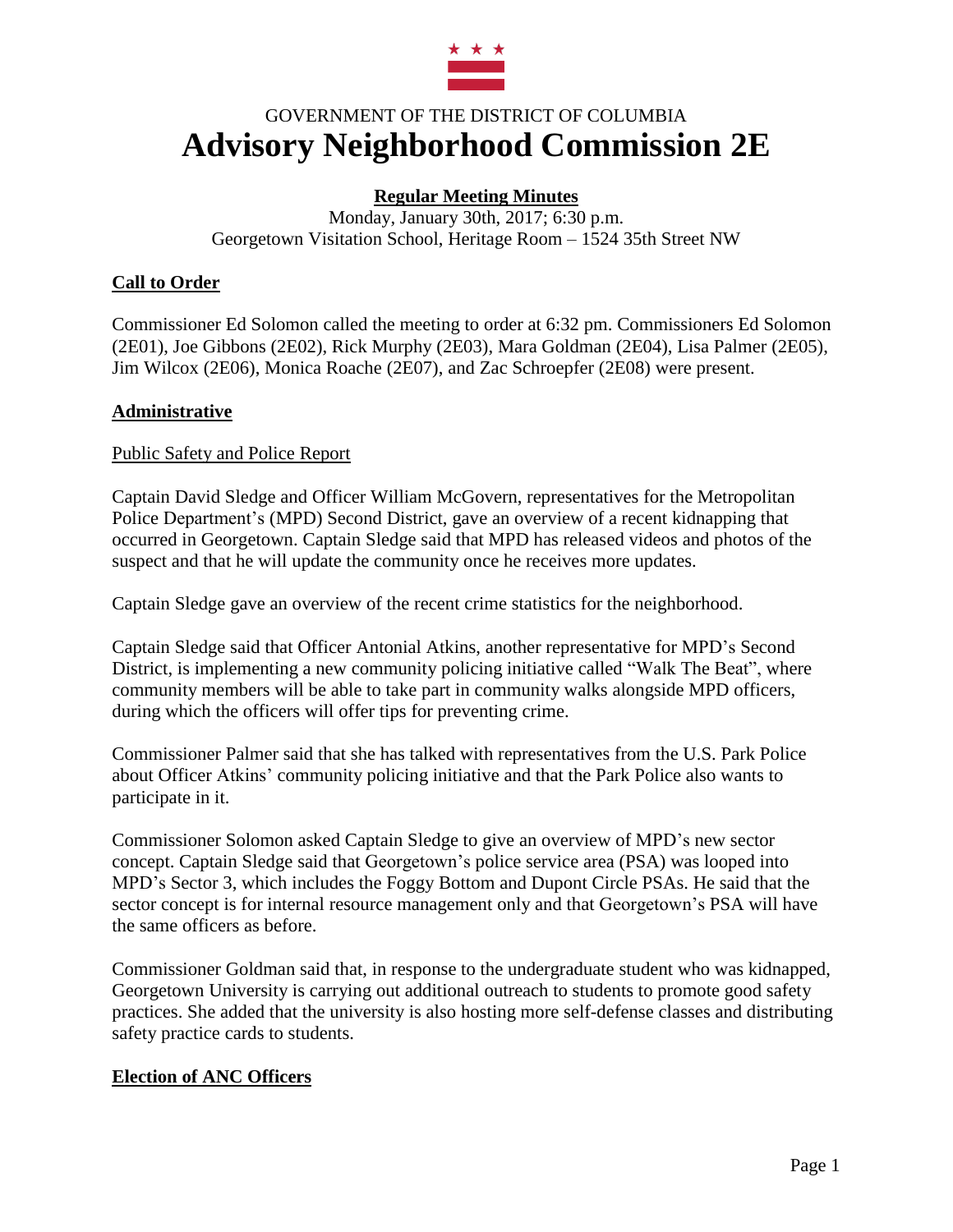## Election of ANC 2E Officers for 2017

Commissioner Solomon moved to elect Commissioner Gibbons to be the ANC's Chair, Commissioner Roache to be the ANC's Vice Chair, Commissioner Goldman to be the ANC's Secretary, and Commissioner Schroepfer to be the ANC's Treasurer. Commissioner Murphy seconded the motion, which was voted on and passed (VOTES: 8-0-0).

#### **Approval of the Agenda**

#### Approval of January 30, 2017 ANC 2E Public Meeting Agenda

Chair Gibbons moved to approve the January 30, 2017 meeting agenda. Commissioner Wilcox seconded the motion, which was voted on and passed (VOTES: 8-0-0).

#### Approval of the November 28, 2016 Meeting Minutes

Chair Gibbons moved to approve the November 28, 2016 meeting minutes. Commissioner Wilcox seconded the motion, which was voted on and passed (VOTES: 8-0-0).

#### **Administrative (Continued)**

#### Approval of ANC 2E's 2017 Meeting Calendar

Chair Gibbons moved to approve the ANC's 2017 meeting calendar based on an edit to the July 2017 meeting date. Commissioner Murphy seconded the motion, which was voted on and passed (VOTES: 8-0-0).

#### Approval of the Addition of New Officers as Signatories for ANC 2E's Bank Accounts

Chair Gibbons moved to approve the addition of the new ANC officers as signatories for the ANC's bank accounts. Commissioner Murphy seconded the motion, which was voted on and passed (VOTES: 8-0-0).

#### Approval of ANC 2E's Participation in the 2017 ANC Security Fund

Chair Gibbons moved to approve the ANC's participation in the 2017 ANC Security Fund. Commissioner Wilcox seconded the motion, which was voted on and passed (VOTES: 8-0-0).

#### **Community Comment**

Ruth Werner, a representative for Councilmember Jack Evans' Office, said that the DC Council will be starting agency performance oversight hearings soon. She said that the Council's Committee on the Judiciary will also be hosting an upcoming criminal sentencing roundtable. She encouraged meeting attendees to attend both the performance oversight and roundtable hearings and to provide comments.

Richard Livingstone, a Ward 2 representative for the Mayor's Office of Community Relations and Services (MOCRS), said that on Saturday, January 28th, the Mayor hosted a public safety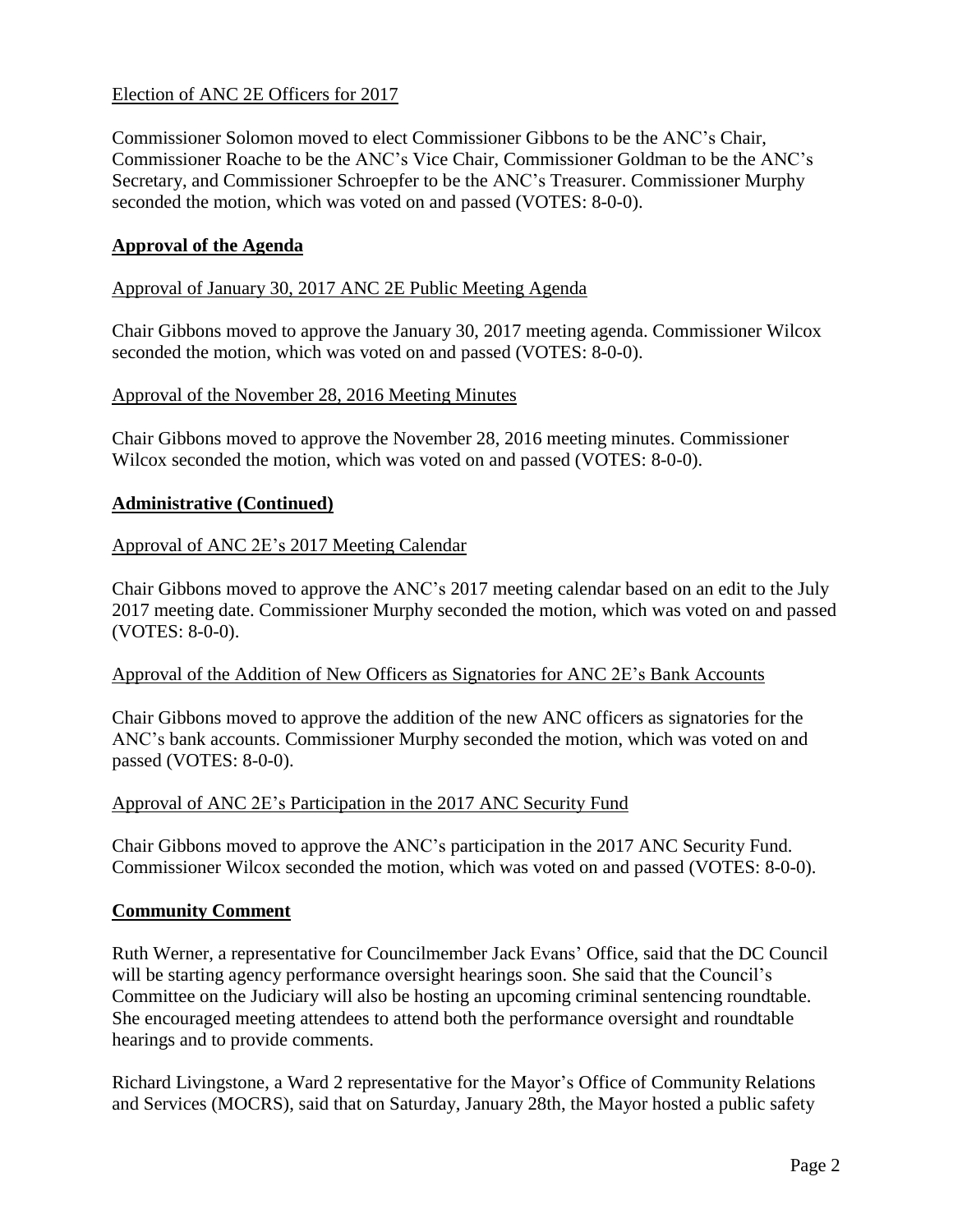conference call with the community. He said that during the conversation the Mayor announced the release of a public safety survey that she would like community members to take. He added that the Mayor's Office has also reached out to the Department of Public Works (DPW) regarding the delayed holiday tree collection process. He said that DPW will soon be starting ward-based holiday tree pickup blitzes. He said that he will let the neighborhood know when the Ward 2 blitz is scheduled. He ended by saying that the Mayor will be holding public input forums for the Mayor's proposed FY 2018 budget later in February.

John Wiebenson, the Operations Director for the Georgetown BID, said that the BID will be carrying out its sidewalk widening program on weekends again this year.

Commissioner Goldman said that she and Commissioner Schroepfer are looking to have Georgetown University student groups set up information tables at upcoming ANC meetings. She said that the student group presenting at this evening's meeting is Hoya Helpers. A representative from Hoya Helpers said that her group recruits students to volunteer as tutors at Hardy Middle School.

Kishan Putta, a representative for DC Health Link, said Tuesday, January 31st is the enrollment deadline for health insurance through DC Health Link. He said, if anyone is worried about the current political climate, that DC Health Link will always be operational because it is locally run and funded.

Greg Miller, a representative for Georgetown University's Office of Sustainability, said that a group of Georgetown residents is partnering with DC Solar United Neighborhoods (DC SUN) to launch a solar co-op in Georgetown. He said that the group will be hosting upcoming information sessions for residents who are interested in joining.

Daniel Wise, a representative for Councilmember Robert White's Office, said that he was present to learn more about what is happening in Ward 2.

## Update Regarding DDOT's Plans for the Upcoming Pennsylvania Avenue Bridge Project

Chair Gibbons gave an overview of the upcoming Pennsylvania Avenue bridge project.

Commissioner Solomon said that westbound detours off of Pennsylvania Avenue NW will be implemented sometime in March. He said that the ANC will be monitoring the detours to make sure that there are no significant impacts on the traffic patterns in Georgetown. He encouraged meeting attendees to contact the ANC and the project representatives if they notice any problems.

#### **New Business**

#### Letter of Support for the Annual Rose Park Farmer's Market

Commissioner Wilcox moved to adopt a draft resolution regarding the matter. Commissioner Palmer seconded the motion, which was voted on and passed (VOTES: 8-0-0). The resolution reads as follows: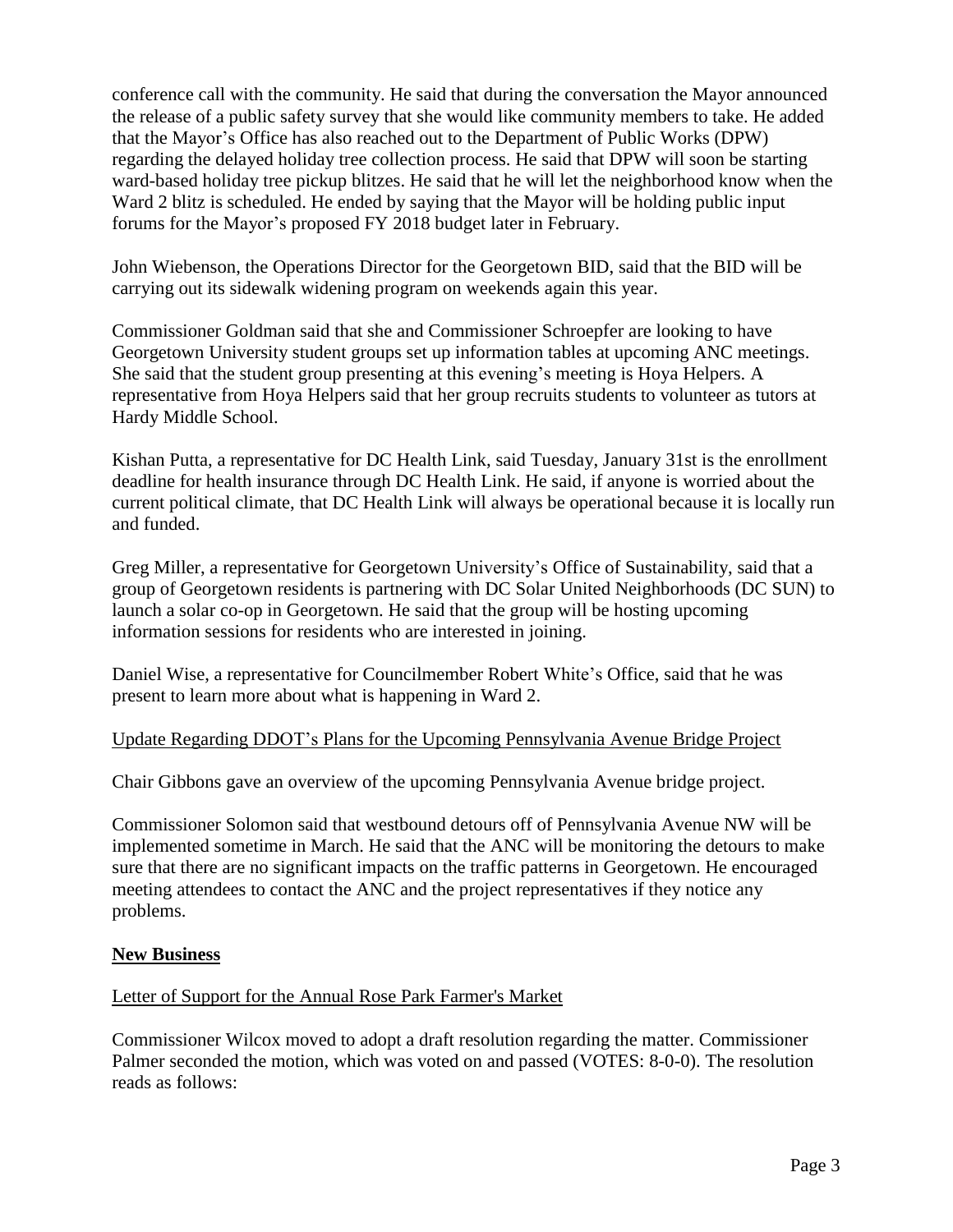ANC 2E supports the Friends of Rose Park's application to stage the 2017 Rose Park Farmers Market in Rose Park, located at 2609 Dumbarton Street NW. The community enthusiastically supports the farmers market and the Commission applauds the efforts of the volunteers in our neighborhood for their hard work in bringing us this market. We look forward to its opening this year and all the benefits it brings to us. It has been a pleasure to lend the support of the ANC to the market every year.

#### Special Event Application for the Marine Corps Marathon on October 22, 2017

Commissioner Palmer moved to adopt four draft resolutions regarding the matter. Commissioner Roache seconded the motion, which was voted on and passed (VOTES: 8-0-0). The resolutions read as follows:

#### *For the Mayor's Special Event Task Force Group (MSETFG):*

ANC 2E supports the special event application for the Marine Corps Marathon on October 22, 2017 with the stipulation that the marathon starts at 7:55 am and that if it cannot start at 7:55 am, that marathon representatives return to the ANC for further discussions regarding event timing.

## *For the Washington Metropolitan Area Transit Authority (WMATA):*

ANC 2E endorses the request for the early opening of Metrorail for the Marine Corps Marathon (MCM) on October 22, 2017.

The ANC recognizes the importance of the ongoing SafeTrack program. However, as this program draws to a close, the Commission endorses the MCM's pending request for an early Metrorail opening. The MCM is a landmark event and the granting of an early opening will allow the U.S. Marines, volunteers, and runners to continue to enjoy this world-class event with the utmost necessary support from the national capital region. In addition, while we are fully supportive of this event, an earlier Metrorail opening will minimize any resulting impact on our neighborhood.

#### *For the National Park Service (NPS):*

ANC 2E endorses the use of Rock Creek Park for the Marine Corps Marathon on October 22, 2017.

#### *For the Metropolitan Police Department (MPD):*

ANC 2E endorses the request for an expanded timeline for use of the 14th Street Bridge by the Marine Corps Marathon (MCM) on October 22, 2017.

A significant curtailment of Metrorail operating hours on the morning of the Marathon has necessitated an adjusted event schedule. After thoroughly reviewing this information at our January 30 meeting with the organizers, the Commission endorses MCM's request for additional time to utilize the 14th Street Bridge HOV lanes in order to minimize the impact on the participants created by the later Metrorail opening. Support from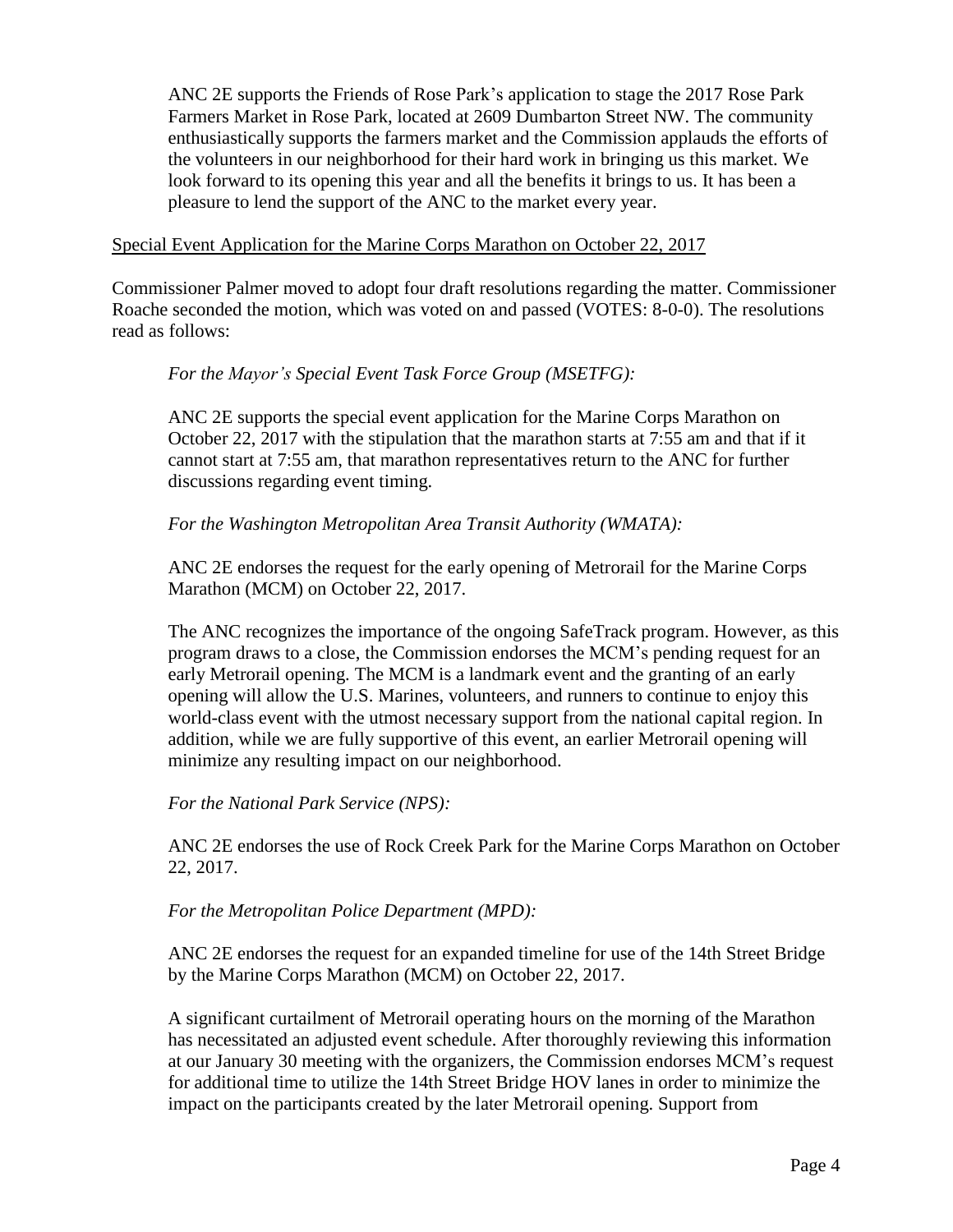community organizations like ours, and the various law enforcement agencies, is necessary in this circumstance to avoid any negative impact on the operation of the event that has long been a point of pride for the national capital region. By adjusting the timeline and granting an extended window of access to the 14th Street Bridge, the U.S. Marines, volunteers, organizers, and participants will be able to better meet all of the expectations that this world-class event requires.

#### Special Event Application for the Lawyers Have Heart 10K & 5K on June 10, 2017

Commissioner Palmer moved to adopt a draft resolution regarding the matter. Commissioner Murphy seconded the motion, which was voted on and passed (VOTES: 8-0-0). The resolution reads as follows:

ANC 2E supports the special event application for the Lawyers Have Heart 10K  $\&$  5K on June 10, 2017 with the stipulation that traffic control officers and/or Metropolitan Police Department officers will allow for westbound traffic on Water Street NW beginning at Wisconsin Avenue NW and eastbound traffic via Potomac Street NW and Grace Street NW.

Special Event Application for the Race to Beat Cancer 5K on September 16, 2017

*The Commission postponed discussion of this matter until the next regular ANC meeting.*

#### **Zoning**

1335 Wisconsin Ave NW – BZA Application by &pizza for a Special Exception to Allow the Installation and Full Screening of Rooftop Mechanical Equipment

Commissioner Palmer moved to adopt a draft resolution regarding the matter. Commissioner Goldman seconded the motion, which was voted on and passed (VOTES: 8-0-0). The resolution reads as follows:

ANC 2E supports &pizza's Board of Zoning Adjustment application at 1335 Wisconsin Avenue NW to allow new roof mounted mechanical equipment and a screening penthouse, which does not comply with the minimum setback requirement, to be installed.

As a Commission, we believe that the special exception will not adversely affect the use of neighboring properties in accordance with the Zoning Regulations. We also believe that the design is in harmony with the general purpose and intent of the Zoning Regulations. Further, this design fits into the historic commercial fabric of Georgetown and, as such, there exists a community consensus to move this project forward per the plans, which have already been approved by the Old Georgetown Board (OGB) via OGB #16-339 at their September 1, 2016 meeting.

#### **Public Space Committee**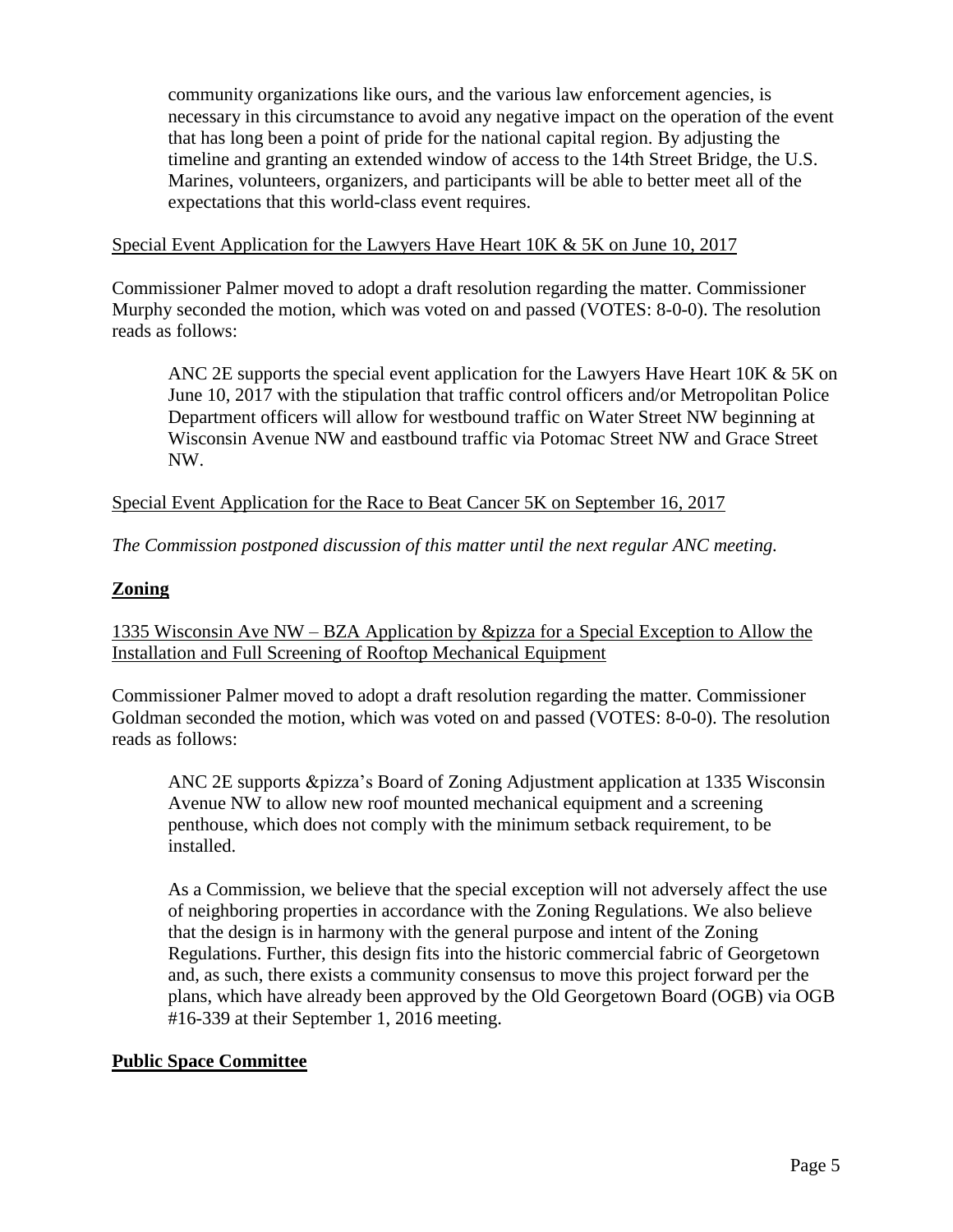Public Space Application by a Homeowner to Replace a 6 Foot High by 12 Foot Long Wooden Privacy Fence at 1531 27th Street NW

Commissioner Roache moved to raise no objection to the public space application for 1531 27th Street NW. Commissioner Goldman seconded the motion, which was voted on and passed (VOTES: 7-0-0). The resolution reads as follows:

ANC 2E does not object to the public space application for 1531 27th Street NW to replace a 6-foot high by 12-foot long wooden privacy fence with a brick privacy fence.

## **Old Georgetown Board**

## OG 17-060 (HPA 17-109) 3234 N Street, NW and OG 17-061 (HPA 17-110) 3234 N Street, NW

Commissioner Murphy moved to adopt a draft resolution regarding the matter. Commissioner Roache seconded the motion, which was voted on and passed (VOTES: 8-0-0). The resolution reads as follows:

ANC 2E recommends that the Old Georgetown Board deny this application on the grounds that the proposal would destroy the historic fabric of the house by changing the entryway and portico dramatically from what it has been for the last 106 years.

#### OG 17-095 (HPA 17-169) 3254 O Street, NW

Commissioner Murphy moved to adopt a draft resolution regarding the matter. Commissioner Roache seconded the motion, which was voted on and passed (VOTES: 7-1-0). The resolution reads as follows:

Whereas, the proposed addition to the existing garage would more than double the size of the structure, expanding the building's footprint and increasing the height of the building from approximately 8 feet on the south façade to approximately 20 feet at the peak,

Whereas, the proposed addition would incorporate a dwelling unit into a structure that was previously used only as a garage,

Whereas, none of the other structures that open onto this historic alley contain dwelling units,

Whereas, it is the policy of the Old Georgetown Board to discourage the construction of additions that even approach doubling the size of existing buildings regardless of what the zoning regulations may allow, and

Whereas, the introduction of a dwelling unit here would dramatically alter the historic character of this historic alley.

Therefore, ANC 2E respectfully recommends that the Old Georgetown Board should disapprove the application for 3254 O Street NW.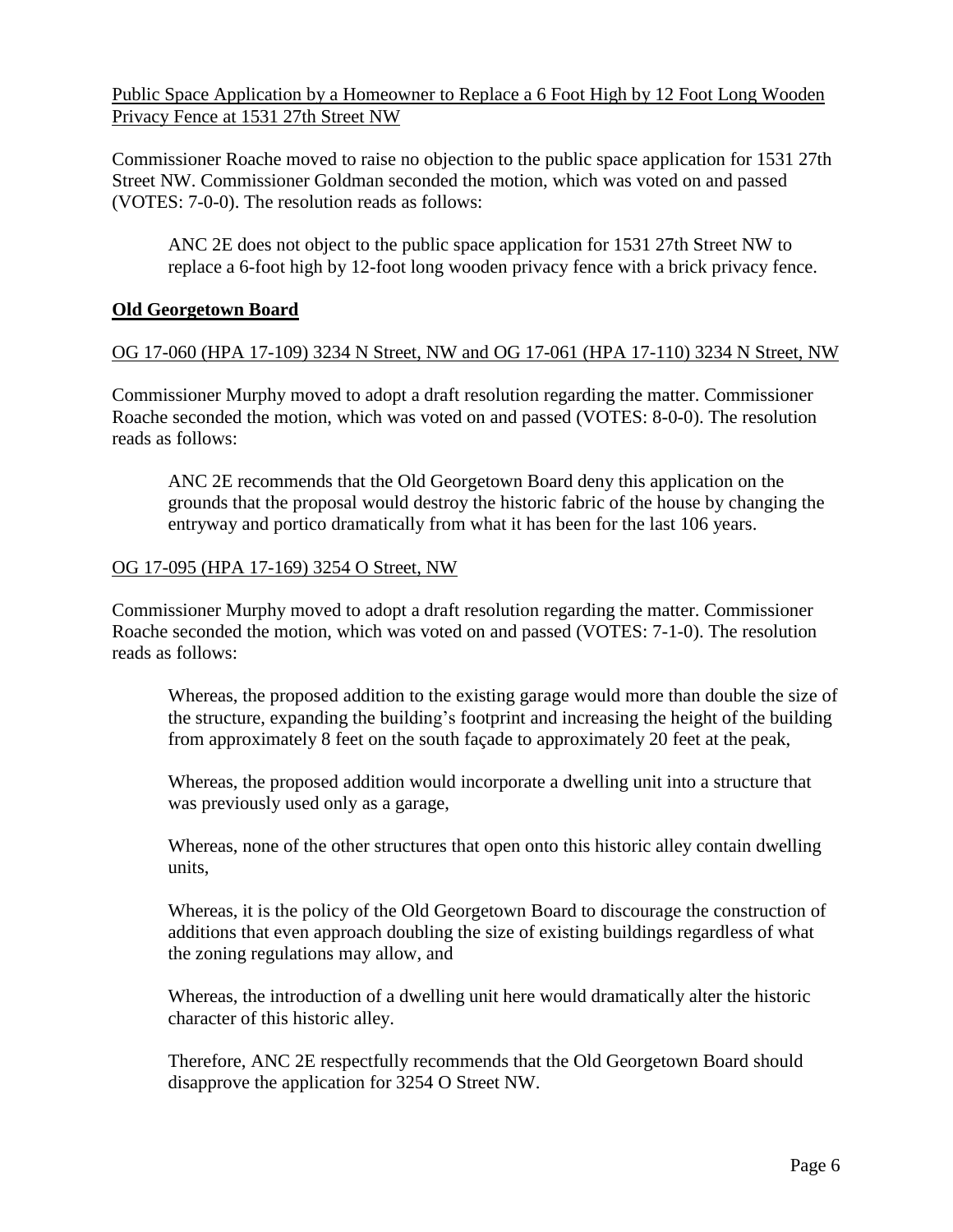## OG 17-043 (HPA 17-090) 1231 Potomac Street, NW

Commissioner Murphy moved to adopt a draft resolution regarding the matter. Commissioner Goldman seconded the motion, which was voted on and passed (VOTES: 8-0-0). The resolution reads as follows:

ANC 2E approves the application as presented.

#### OG 16-385 (HPA 16-676) 3012 Q Street, NW

Commissioner Wilcox moved to adopt a draft resolution regarding the matter. Commissioner Roache seconded the motion, which was voted on and passed (VOTES: 4-3-1). The resolution reads as follows:

ANC 2E commends the applicant for eliminating the rooftop addition that was previously proposed but we have continued to receive objections from adjacent neighbors regarding the windows on the south side of the property, asserting that smaller or more moderatelysized windows should be installed because it otherwise creates an intrusion on the privacy of adjacent neighbors and will also emit a great deal of additional light after dark. We recommend that the Old Georgetown Board take this concern into account.

#### OG 17-075 (HPA 17-145) 2724 Olive Street, NW

Commissioner Wilcox moved to adopt a draft resolution regarding the matter. Commissioner Roache seconded the motion, which was voted on and passed (VOTES: 7-0-1). The resolution reads as follows:

ANC 2E objects to the proposed application, which states that it is to remove the existing sunroom and replace it with a deck. The current structure at this address already exceeds 60 percent of lot occupancy and the proposed deck would cover another 100 square feet of a relatively small backyard, and would provide only approximately a six-foot setback from the rear property line, instead of the 25-foot minimum that is appropriate. The property is in an area that has relatively small backyards, both on Olive Street and backing up to the property in question.

We have concerns about second floor decks generally, but this one in particular would be excessively obtrusive on nearby neighbors. We further object to the massing of the property if the deck were to be included, and we anticipate objecting to this proposed deck if there should be a Board of Zoning Adjustment proceeding down the road.

#### OG 17-077 (HPA 17-149) 2500 Q Street, NW

Commissioner Roache moved to adopt a draft resolution regarding the matter. Commissioner Wilcox seconded the motion, which was voted on and passed (VOTES: 8-0-0). The resolution reads as follows:

ANC 2E is concerned with the addition of many poles and wires on neighborhood rooftops, and with application representatives not attending the ANC meeting to explain